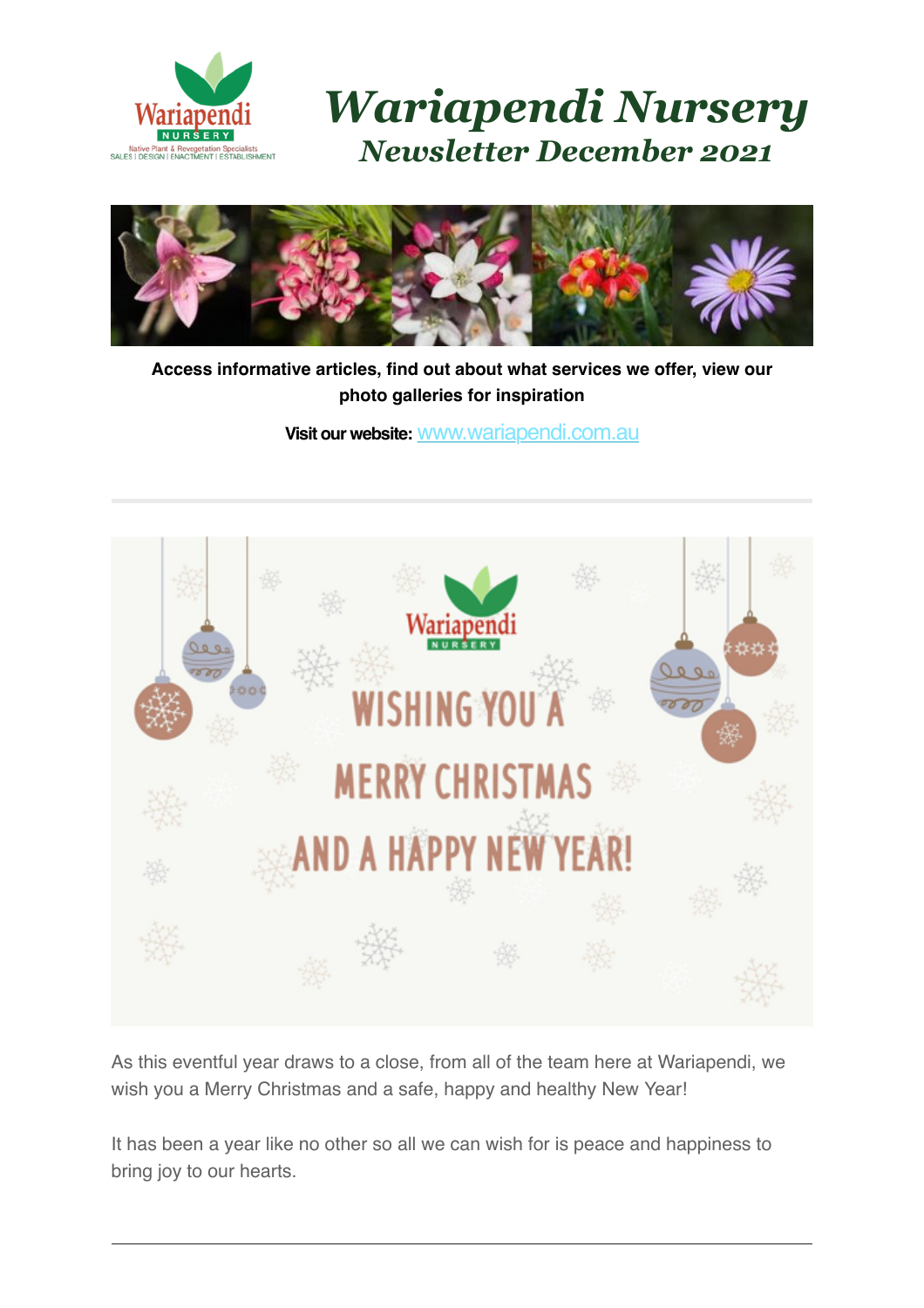## **Climate Update**

Spring in review/Summer Outlook



If you were thinking it has been a more soggy damp spring than usual, you would be right, with NSW achieving nearly 3 times its average rainfall for November. The ACT and NSW broke their previous rainfall records for November by over 10%. NSW also experienced its coldest November since records began in 1900. The extreme rainfall has been very disruptive to our planting team at Wariapendi, with many projects needing to be delayed as sites were inaccessible or the soils unsuitable for being cultivated while saturated.

La Niña is set to stick around for the second year in a row meaning the wet weather across the eastern and northern parts of Australia will continue until at least the end of January. The already saturated soils could result in an increased risk of widespread flooding for many areas. Summer is predicated to be warmer than average across most of Australia, except for some areas in the south east. The above average rainfall means that areas east of the great divide have a below normal risk of bushfires, whilst west of the divide the higher rainfalls have resulted in high growth of grasses over spring, which as they dry out over summer will increase the grassfire risk for the area.

The predicated rainfall for summer will mean excellent growth rates should be achieved on plantings, however it also means that staying on top of weed control will be crucial, as weeds which normally would die off over a dry summer will benefit from the rain also. The extra moisture could also mean that plants that are used to low humidity and rainfall such as Western Australian or South Australian plants could suffer from fungal problems and wet feet while the wetter weather hangs around.

[You can find out more details about the climate outlook by heading over to the Bureau of](http://www.bom.gov.au/climate/outlooks/#/overview/summary) Meteorology's website.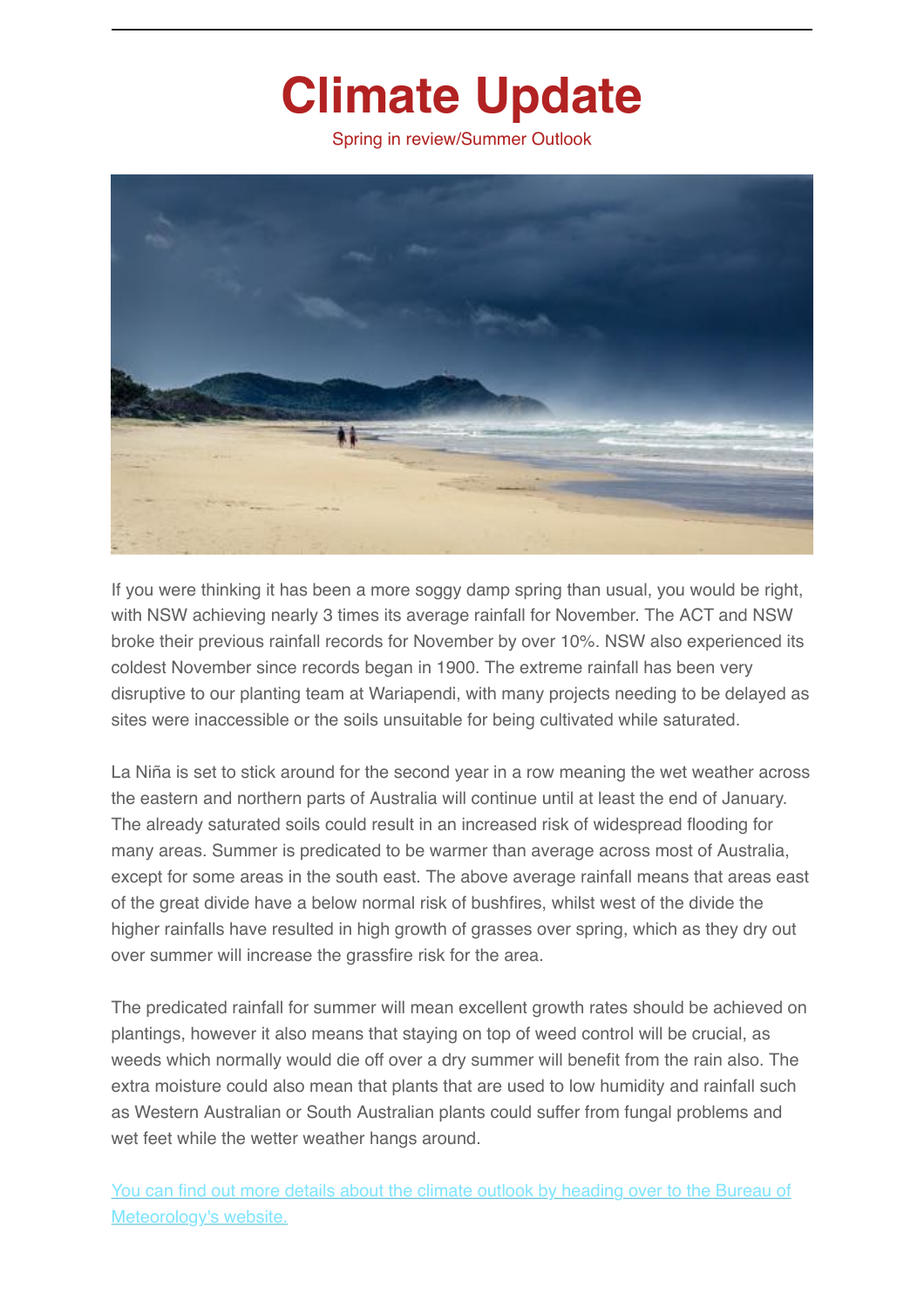

#### **Pest & Disease Management**

Pests and diseases on plants not only look unsightly but depending on the level of infestation they could lead to the death of the plant. Prevention is always better than a cure and there are a few ways that you can boost your garden's immune system before pests or diseases strike.

Integrated Pest Management is a healthier and more sustainable approach to keeping pests and diseases at bay Instead of reaching for the sprayer first, try incorporating some of these methods into your gardening programme.

Monitoring your garden regularly allows you to give your plants a quick health check, spot any infestations early and be able to treat before it gets out of hand. Pests and diseases often target plants that are already weak and struggling. This could from too much water or too little, or just the wrong plant for the location. Work on increasing the health of your plants by pruning and getting the right balance of nutrients and water and replacing struggling species with more suitable ones.

Nature's pest controls - birds and beneficial insects, work to remove pests in your gardens without you even noticing. Foster an environment where they can flourish by increasing biodiversity, planting varied species, and avoiding any exotic plants which are known to harbour pests.

Avoid using broad spectrum pesticides that kill friend and foe alike, and only spray if necessary. There has been much work in recent years to develop more natural, less toxic pesticides, so do your research to find out the best approach to target your pest.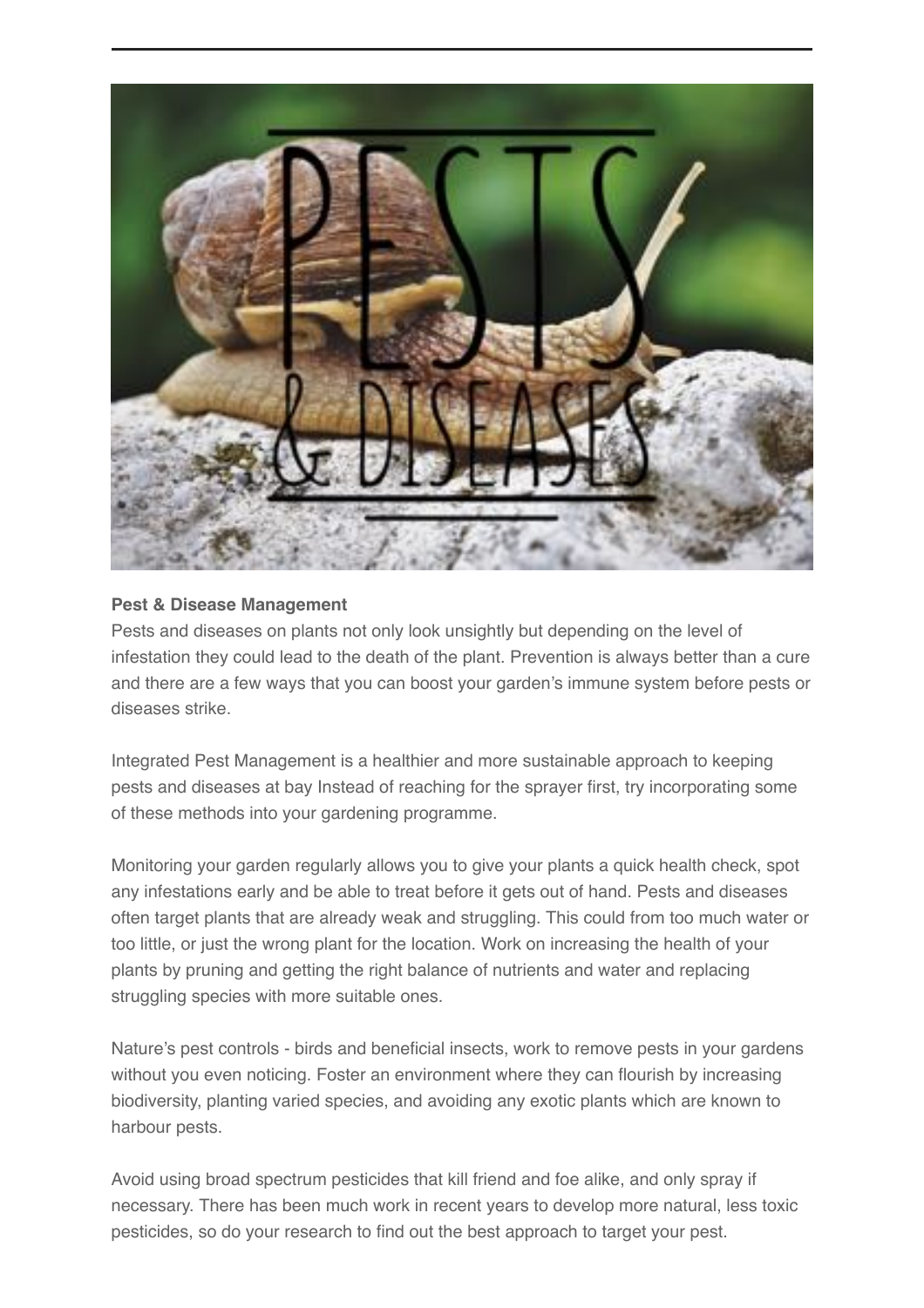Sometimes the best thing to do if the infestation is only minor, is to prune off any affected parts of the plant and let nature do the rest.

When using chemicals always take care to read the label and apply according to the described rates. Only use chemicals that are registered for use on the specific pest/disease. Protect yourself by using appropriate personal protective equipment such as gloves, mask or respirator and eye protection. Wash your face, hands, and clothing after use, especially before eating.



#### **Insects**

Once again exotic plants play host to many of the troublesome insects that can feast on your plants. It is best to get rid of exotic plants that play host to insects such as spider mites, aphids, and whitefly. By having a balanced and diverse range of native species in your garden most problems from insects disappear. Native plants are very hardy and have evolved with resilience and have the ability to bounce back from intermittent insect attack. Unless infestations are severe, use of chemical control should be avoided, as many pests can be removed physically by hand or by pruning or even better still let the birds and other predatory insects do the job for you. Overuse of chemicals results in the elimination of the many beneficial insects that inhabit our gardens.

Many insects have natural predators, such as birds, ladybird beetles, and predatory wasps. The need for chemical control can be greatly decreased by increasing the biodiversity of your garden and encouraging natural predators to do the work for you

#### **Snails**

Not really a problem pest for native gardens. At Wariapendi around 40 years ago we had quite a few exotic plants in our gardens and snails were an ongoing problem. Being a firm believer in integrated pest control management the best strategy to combat the ongoing infestations was to get rid all the exotic plants that provided excellent habitat and feed for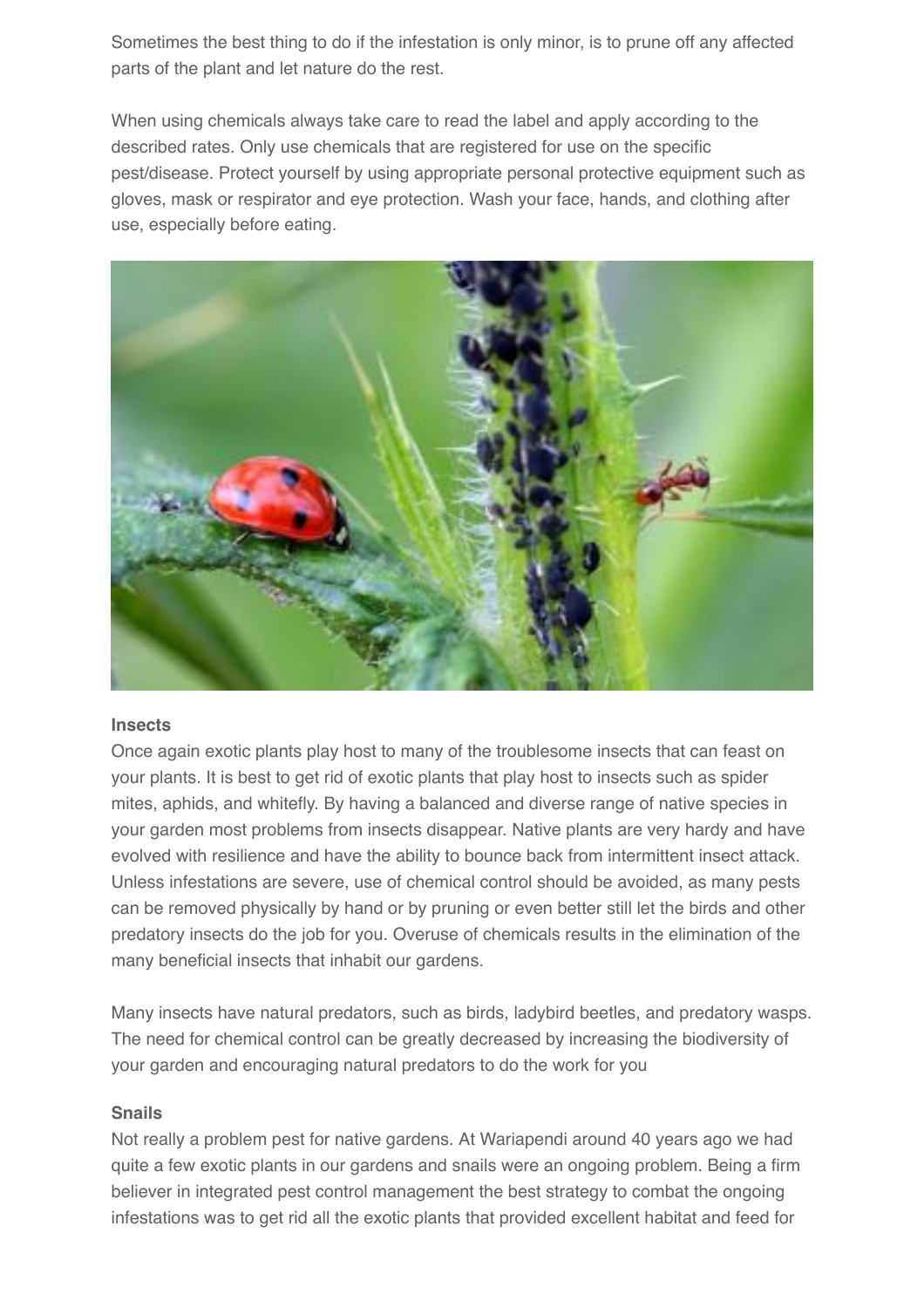these slimy and unwanted critters. Some of the worst culprits are Agapanthus, African Daisies along with a whole host of other soft leaved exotic plants. If you don't want snails to be an ongoing problem in your garden it is best to remove plants that they favour. We still have a little bit of trouble in our vegetable garden but nothing of real consequence.



#### **Diseases**

Common diseases of Australian native plants can usually be prevented by planting species local to your area and suitable for your soil and climatic conditions. Disease preys upon the weak or plants that are not suitable for climatic conditions.

Once again it is best to get rid of any plants that continually are infected by disease. Reducing habitat for diseases results in less disease in your garden. Good hygiene and adequate ventilation around your plants are also key to controlling disease in your garden.

Many fungal diseases occur when moisture levels are too high, such as in winter if rainfall or watering happens later in the day, causing the foliage to remain wet overnight, creating a perfect environment for fungus to grow. Improve ventilation in your garden by not overcrowding garden beds by planting too densely. Prune trees and shrubs to allow air movement between them. Adjust your watering routine, particularly when cooler weather approaches, to ensure foliage has ample time to dry.

Fungal diseases in the soil are more common in waterlogged soil, so make sure you are not overwatering and keep species that prefer drier soils to well-drained parts of your garden. Be careful of introducing soil fungus into your garden through imported soils, mulches and composts or new plants. Always buy soils and plants from accredited suppliers.

Disease resistance can also be a problem, where diseases stop responding to treatment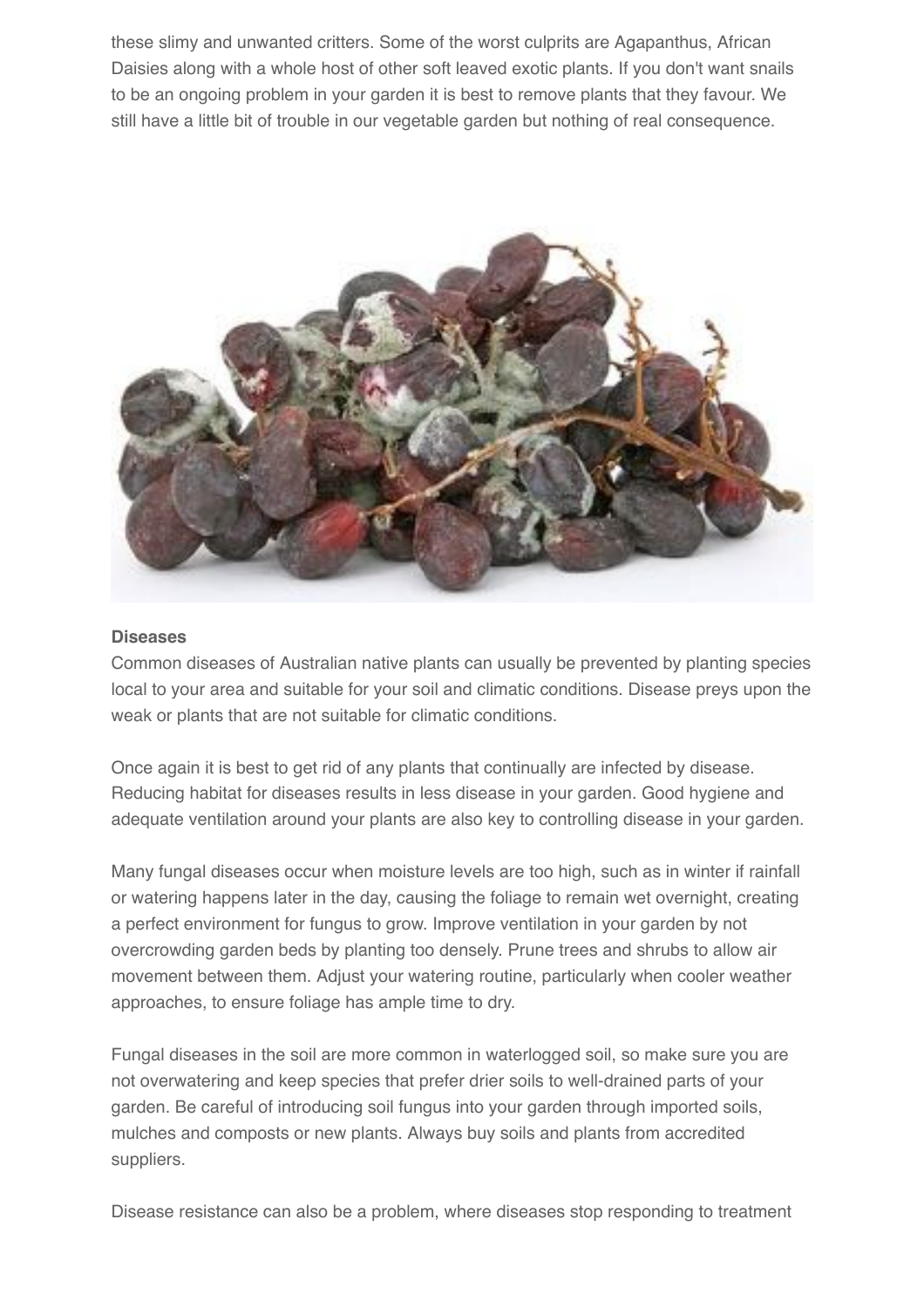with a particular fungicide, creating harder to treat infections. Avoid disease resistance by rotating fungicide treatments between the various groups of action. At Wariapendi we prefer to use organic sprays such as Copper Oxychloride, Sulphur and organic pest oils to control disease along with a strong focus on keeping our plants healthy and happy.

## **Plant of the Month**



**NSW Christmas Bush** *(Ceratopetalum gummiferum)*

## **Australian Christmas Bush**

When people think of typical Christmas plants the first things that come to mind are probably Christmas Trees, Holly, Mistletoe and Poinsettias. At Wariapendi, we believe that there are a few Australian plants that should also become part of tradition for the joyful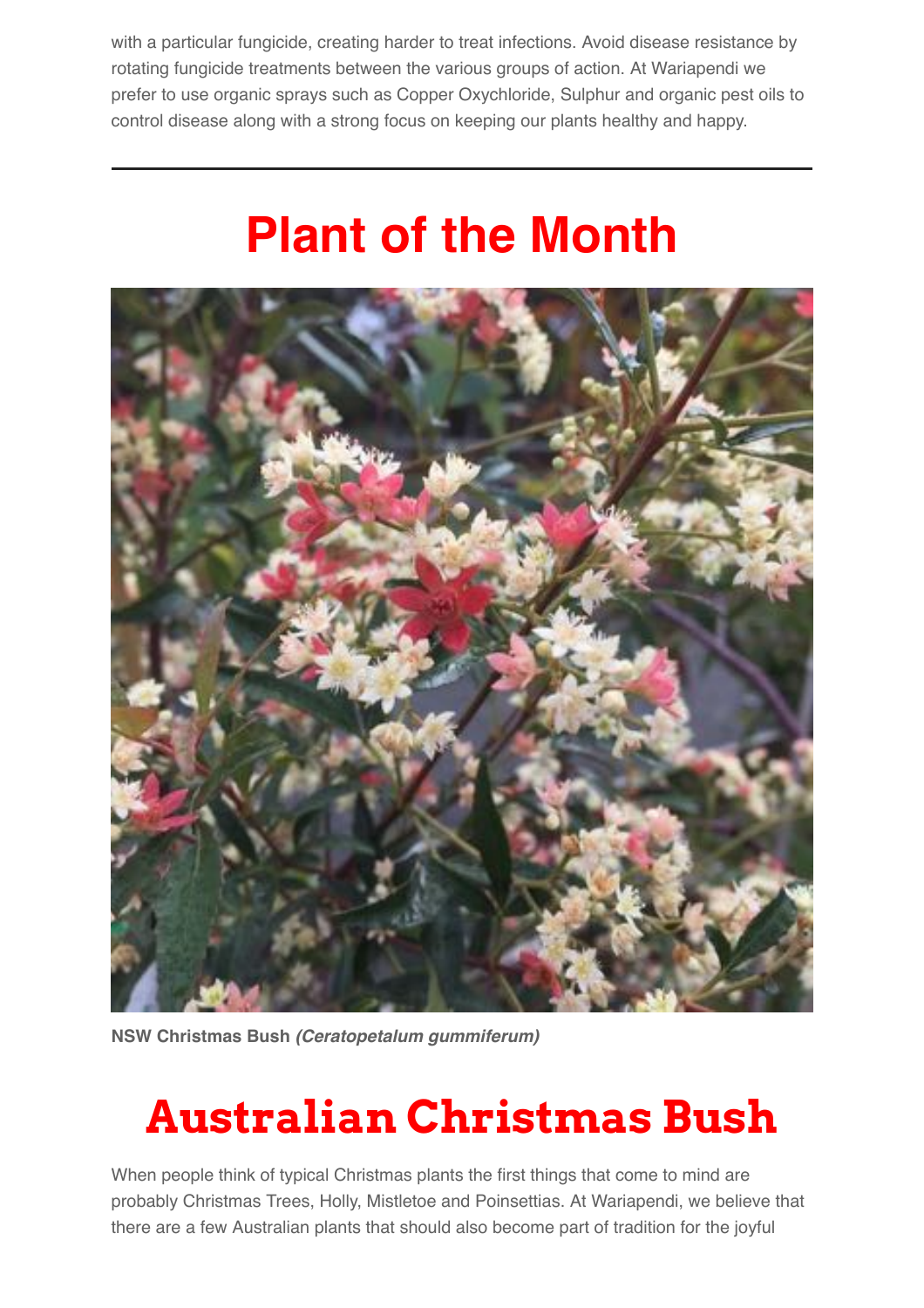season down under – the NSW Christmas Bush (*Ceratopetalum gummiferum*) and Victorian Christmas Bush (*Prostanthera lasianthos)*.

*Ceratopetalum gummiferum* **NSW Christmas Bush -** Growing naturally across the east coast of NSW this tree has delightful red, green, and white colours to match traditional Christmas colours. The red is provided by the flowers, which start of as white but as Christmas approaches the flower bracts turn bright red. These masses of flowers are great, long lasting cut flowers, so are fantastic for use as part of your floral arrangements for the Christmas table. NSW Christmas Bush grow to approximately 6m high, growing well in most well-draining soil types.

**Prostanthera lasianthos Victorian Christmas Bush –** Found naturally not only in Victoria, but also across the eastern coasts of Tasmania and NSW, this large shrub has deliciously fragrant minty foliage and a stunning display of delicate sprays of white or sometimes pink flowers at Christmas time. Growing to approximately 4m tall, this shrub is a fantastic ornamental shrub to decorate the garden at Christmas.

Plant an Australian Native Christmas Bush today to bring Christmas cheer to your home and garden.



**Victorian Christmas Bush** *(Prostanthera lasianthos)* Image by Maree Goods - Modificado y subido por Philmarin, CC BY-SA 2.5 <https://creativecommons.org/licenses/by-sa/2.5>, via Wikimedia Commons

## **Weed of the Month**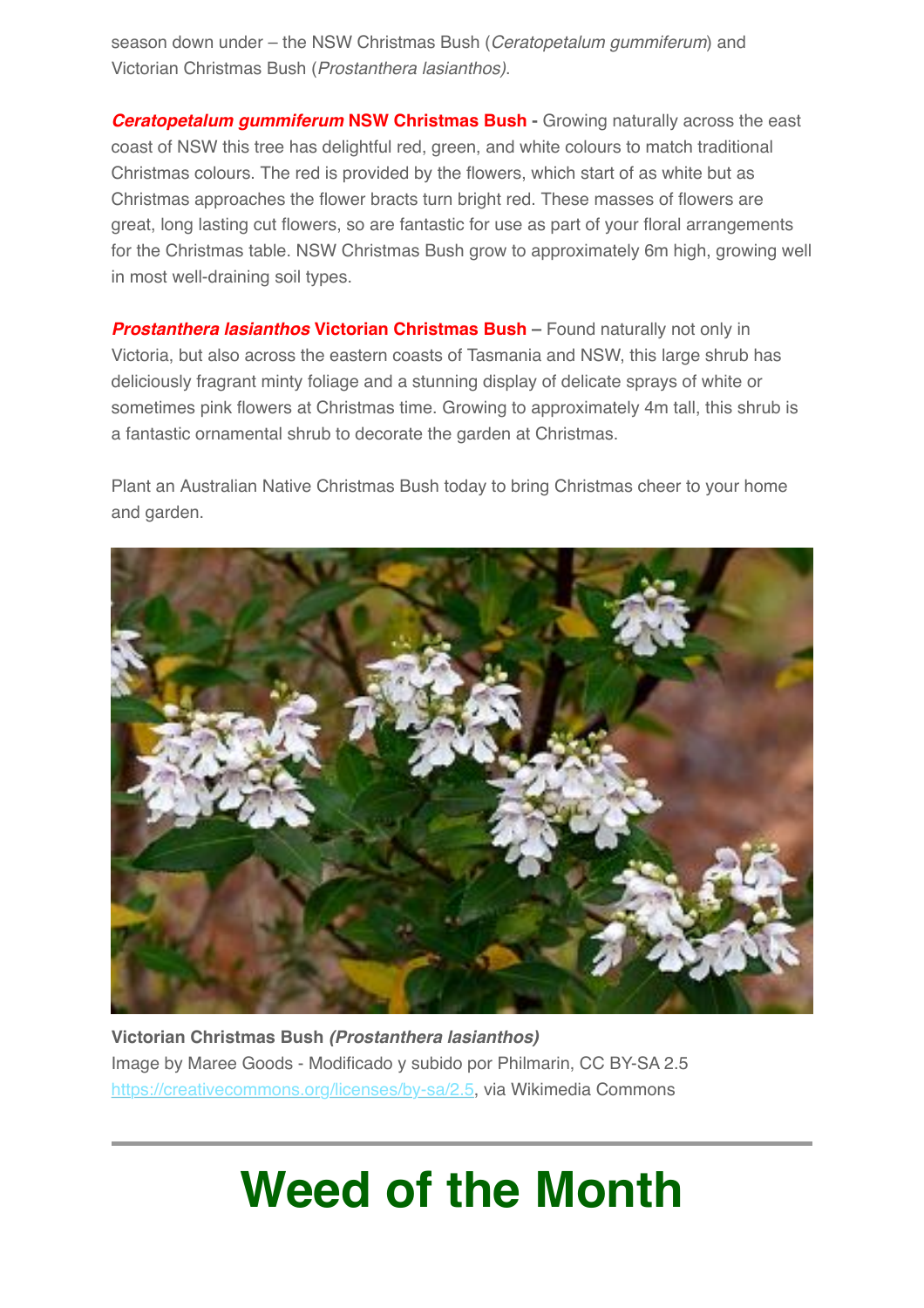

HelenOnline, CC BY-SA 3.0 <<https://creativecommons.org/licenses/by-sa/3.0>>, via Wikimedia Commons

### **Jasmine** *(Jasminum polyanthum)*

A popular climbing plant for exotic gardeners with highly fragrant flowers (I often refer to its fragrance as a cheap women's perfume - totally overpowering). Vigorous and fast growing, this vine native to China quickly gets out of hand and spreads into surrounding trees and bush, smothering them by reducing light and restricting growth. The weight of the vine has also been known to bring trees crashing down. It is a significant weed particularly in rainforests and along watercourses. The vine produces sweet smelling, white and pink flowers in spring and summer and has deep green leaves divided into 5-9 leaflets.

New plants can sprout from stems and underground runners, so new infestations can begin in dumped garden waste. This vine is extremely difficult to remove by hand, so herbicide application will need to be considered to control this environmental weed. If you have this undesirable plant in your garden spare a thought for our beautiful natural vegetation and remove it.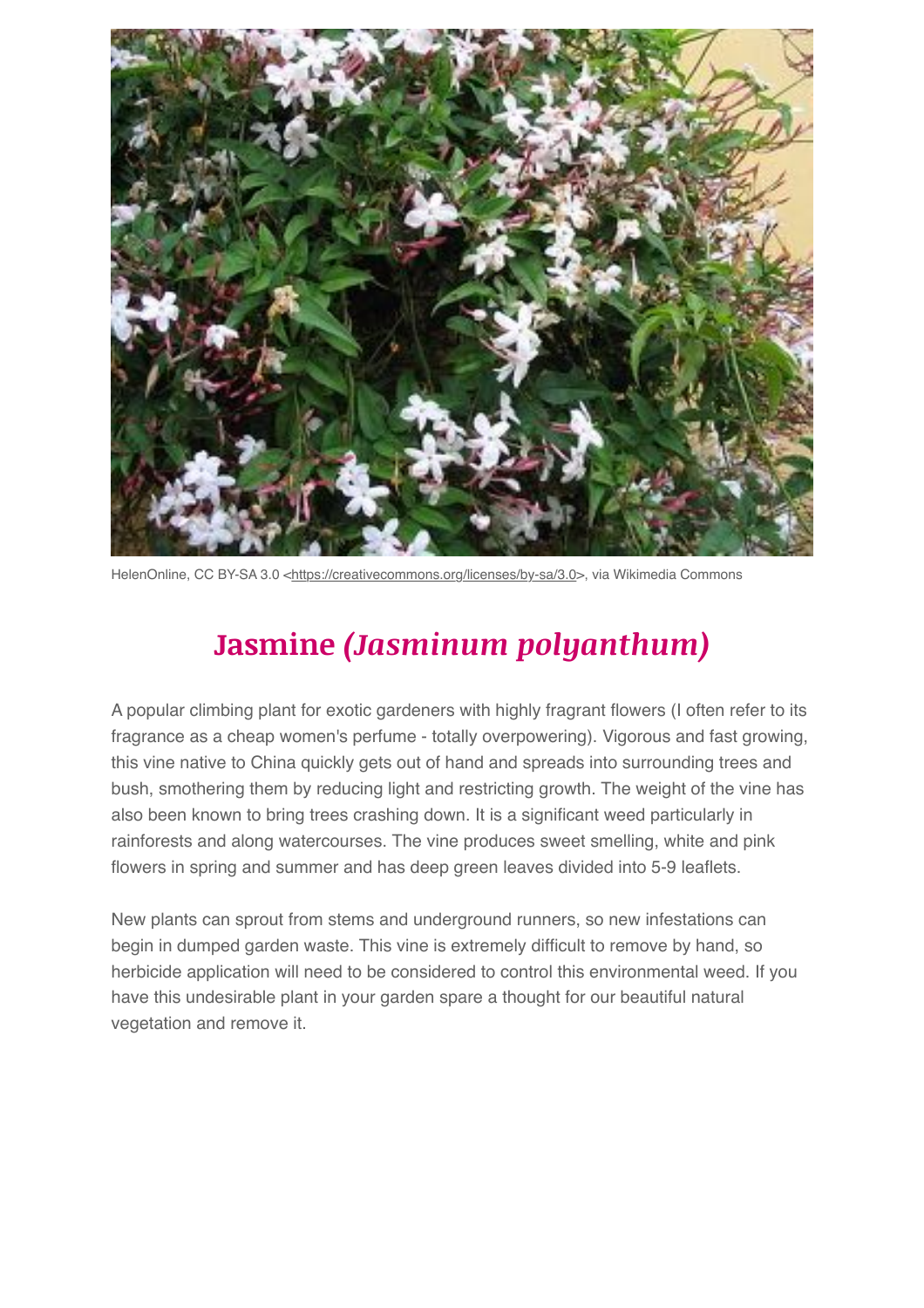

Auckland Museum, CC BY 4.0 [<https://creativecommons.org/licenses/by/4.0](https://creativecommons.org/licenses/by/4.0)>, via Wikimedia Commons

# **Recent Projects**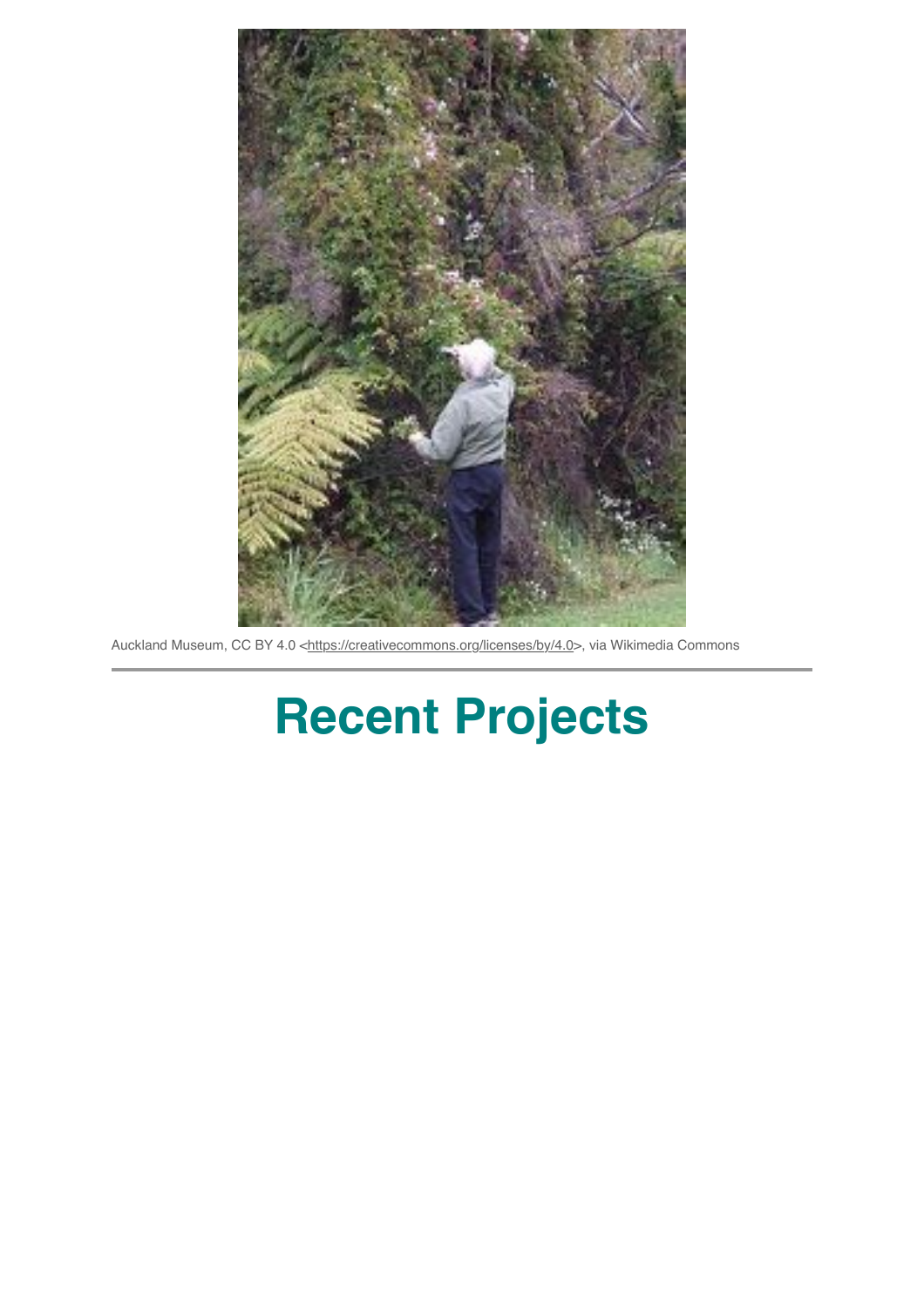

It brings me so much joy to transform boring lawn areas and gardens dominated by Photinia and other exotic plants into a garden that the owners can enjoy along with bringing a positive contribution to our local environment.

As usual the only native garden in a street dominated by exotic plants. Hopefully this will be the first of many transformations to occur as this garden inspires the neighbours as it grows.

Some areas may look a little bare but there are quick growing native grasses that will soften edges as well as providing a seed source for our unique and wonderful birds.

# **Pest/Disease of the Month**